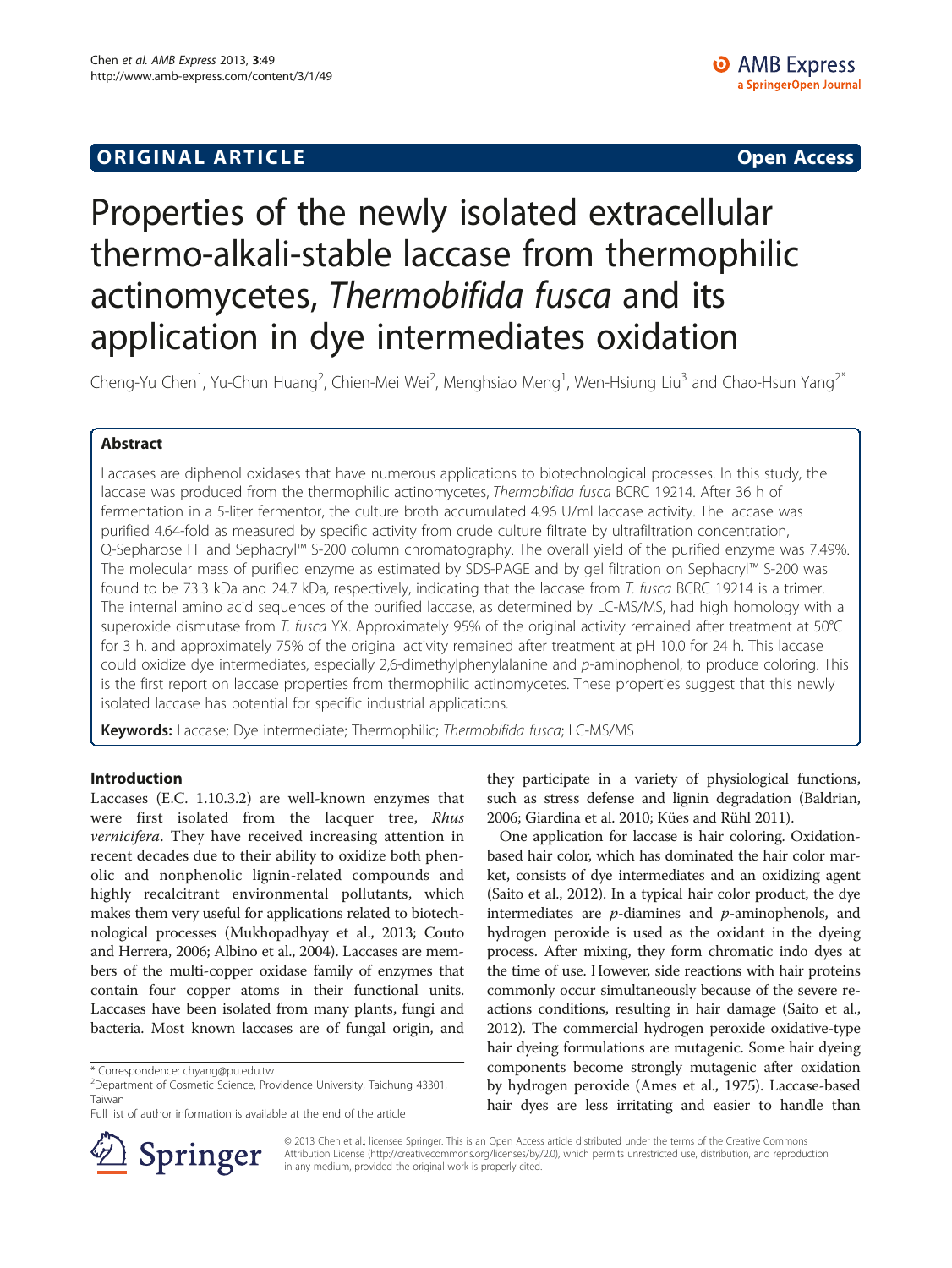<span id="page-1-0"></span>current hair dyes, as laccases replaced hydrogen peroxide as the oxidizing agent in the dyeing formula (Couto and Herrera, [2006\)](#page-8-0).

Streptomycetes are widespread soil actinomycetes that play important roles in the decomposition of biopolymers such as lignin, cellulose, hemicellulose, chitin, keratin and pectin (Locci, [1989\)](#page-8-0). Although most laccases are found in mesophilic microorganisms, thermophilic microorganisms are considered to be good sources of thermostable and novel enzymes with potential industrial importance. However, little has been reported on laccase production by thermophilic actinomycetes. To produce enzymes for the development of enzymatic degradation of renewable lignocellulose, we isolated 70 potent extracellular lignocellulolytic enzyme-producing thermophilic actinomycetes from compost soils collected in Taiwan (Yang et al., [2009](#page-8-0)). Of the 70 strains of thermophilic actinomycetes, strain No. 10–1 had the best laccase activity. According to its biological properties and 16S rDNA similarity, this newly isolated strain was identified as Thermobifida fusca and deposited in the Bioresource Collection and Research Center (BCRC, Hsinchu, Taiwan) with stock number BCRC 19214 (Chen et al., [2013](#page-8-0)). Database mining of the complete genome sequence of T. fusca YX, which was accessible in 2007 (Lykidis et al. [2007](#page-8-0)), did not find genes that encode fungal laccase-like proteins. There are no reports on laccase production and properties by T. fusca before.

The coloring reactions are usually carried out at alkaline pH because the hair swells and the penetration of dyes is enhanced. Although many laccases have been isolated, few studies have reported laccases with high activity under neutral or alkaline conditions (Gouka et al., [2001](#page-8-0); Heinzkill

et al., [1998;](#page-8-0) Sulistyaningdyah et al., [2004\)](#page-8-0). The purpose of this study was to produce thermo-alkali-stable laccase from thermophilic actinomycetes. The enzyme properties and dye intermediates oxidation application of the laccase were also investigated. The results of this investigation have implications for cosmetics and human health.

# Materials and methods

## Microorganisms

T. fusca BCRC 19214, cultivated routinely in CYC medium (Czapek-Dox powder 33 g/L, yeast extract 2 g/L, casamino acids 6 g/L, pH 7.2) at 50°C, was studied in this study. This strain was deposited in the Bioresource Collection and Research Center (BCRC, Hsinchu, Taiwan) with stock number.

### Materials

Sugarcane bagasse, corncob, and pine sawdust were collected from the local market and washed extensively with running water until the residual soluble sugar was removed. Then, they were dried and mixed in a blender. The resulting small pieces, passed through a 100 mesh screen, were collected and used in this study. Czapekdox powder, yeast extract, casamino acids, and agar were obtained from BD (Sparks, MD, USA). Q-Sepharose FF and Sephacryl™ S-200 were supplied by GE Healthcare (Little Chalfont, UK). The protein assay kit and SDS-PAGE molecular weight standards were obtained from Bio-Rad Laboratories (Hercules, CA, USA). Dye intermediates, inorganic salts and all other chemicals were purchased from Sigma (St. Louis, MO, USA).

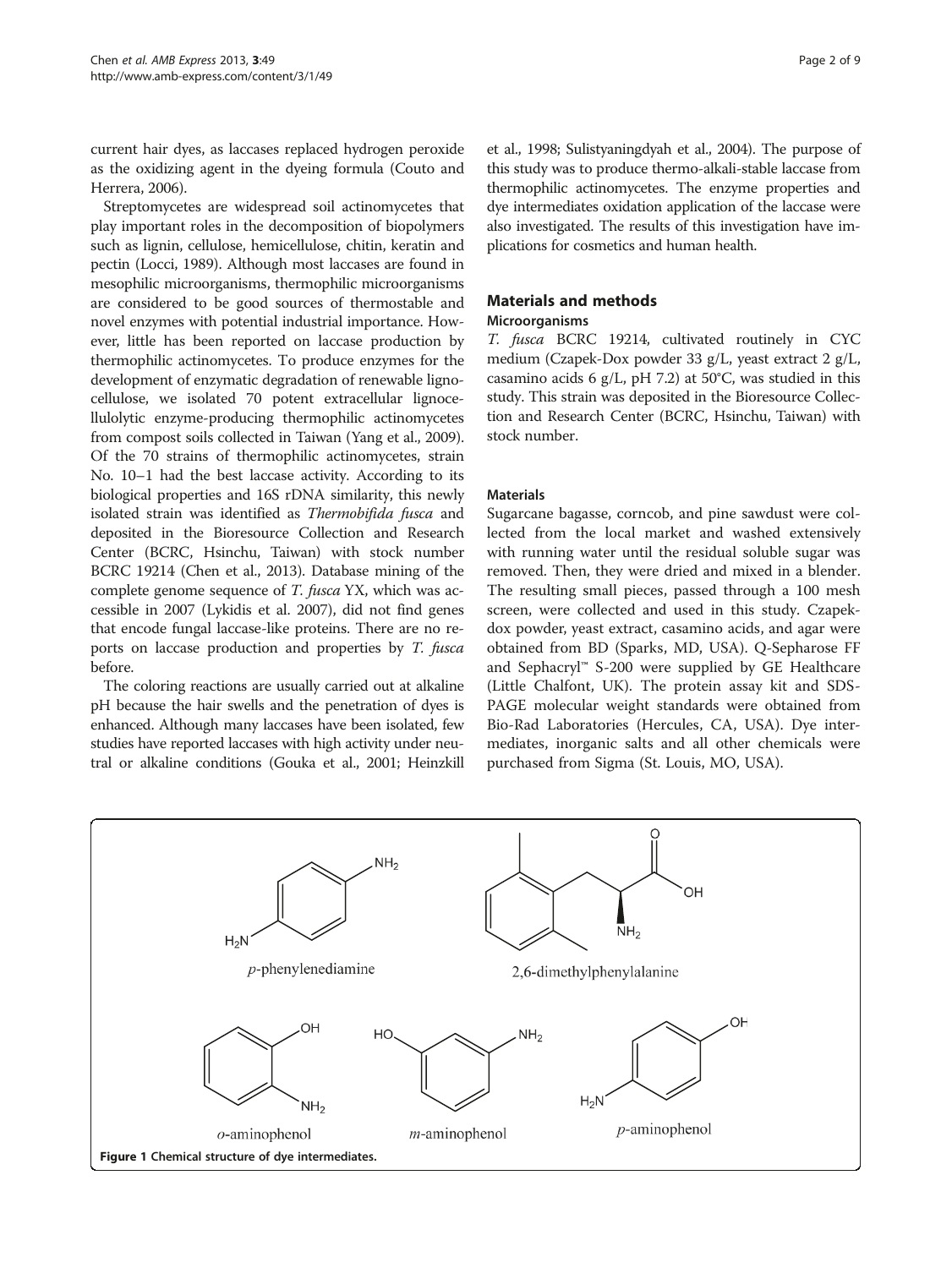<span id="page-2-0"></span>

### Cultivation in a fermentor

The laccase-producing strain was cultivated in a 5-liter fermentor (Biostat B, B. Braun, Melsungen, Germany). A 500-ml Hinton flask containing 100 ml of bagasse medium was inoculated with the strain cultured at 50°C and shaken (150 rpm) for 48 h; this was used as the seed culture. The 5-liter fermentor was loaded with 3 liters of bagasse medium. Cultivation was performed at 50°C, 1.0 v.v.m. aeration and 300 rpm agitation.

### Enzyme purification

All purification procedures were performed at 4°C in 20 mM phosphate buffer (pH 8.0) unless otherwise stated. After 36 h cultivation of the laccase-producing strain in a 5-liter fermentor, the fermentation broth was centrifuged at  $10,000 \times g$  for 30 min to remove the cells. The supernatant was concentrated by ultrafiltration (Pellicon XL, Biomax 10 K, Millipore). The concentrated solution was then applied to a Q-Sepharose FF anionexchange column (1.13 cm  $\times$  5 cm) that was preequilibrated with phosphate buffer. After washing with the same buffer to remove inactive protein, the enzyme was eluted with a linear gradient of the buffer containing NaCl from 0.0 M to 1.0 M (flow rate: 180 ml/h). Enzyme activity was detected within the range 0.4 M to 0.6 M NaCl. The main active fractions were applied to a Sephacryl<sup>™</sup> S-200 column  $(1.6 \times 90 \text{ cm})$  that was previously equilibrated with 20 mM phosphate buffer. Proteins were eluted at a flow rate of 30 ml/h. The eluted enzymatically active fractions were pooled and used as the purified enzyme.

### Polyacrylamide gel electrophoresis

SDS-PAGE was performed using 10% gels to determine the molecular weight of the purified protein and the purity of each purification step. Coomassie Brilliant Blue R-250 was used for protein staining. LMW-SDS Maker (GE Healthcare, Little Chalfont, UK) was used as the standard. Native-10% PAGE was performed according to standard SDS-PAGE procedures, but the gels did not contain SDS. The samples were not heated, and no SDS or βmercaptoethanol was added. The electrophoresis was performed at 150 V for 1 h at 4°C. After electrophoresis, the native-PAGE was washed in 20 mM phosphate buffer (pH 8.0) at 4°C and 50 rpm for 90 min, with buffer changes every 30 min. The native-PAGE was soaked in 20 mM 2,6-DMP (dissolved in 20 mM phosphate buffer ) and then incubated at 50°C until bands began to appear.

### Internal amino acid sequence of laccase by LC–MS/MS

The laccase internal amino acid sequence was performed by in-gel digestion of the protein and sequencing of the different peptides by liquid chromatography tandem mass spectrometry (LC-MS/MS) using an Applied Biosystems QStar LC-MS/MS spectrometer (Life Technologies Corp., Carlsbad, USA) as described previously (Chen et al., [2013](#page-8-0)). The analysis was performed at the Biotechnology center, NCHU (National Chung Hsing University). The mass spectrometry information was analyzed using Mascot software (Matrix Science Ltd., London, UK) and the NCBInr database. The peptide mass accuracy was ±0.5 Da for Mascot analysis. The resulting amino acids were matched to the NCBI database.

### Laccase activity

Unless otherwise indicated, the standard laccase activity assay was carried out at 50°C for 15 min, using 20 mM 2,6- dimethoxyphenol (2,6-DMP) as substrate in 20 mM phosphate buffer (pH 8.0). 2,6-DMP oxidation was monitored by the increase in absorbance at 470 nm  $(\epsilon 470 = 35645 \text{ M}^{-1} \text{ cm}^{-1})$ . One unit was defined as the activity required to oxidize 1 nmol of the substrate per minute under the indicated reaction conditions (Chen et al., [2013](#page-8-0)).

### Oxidative activities for dye intermediates

The dye intermediates used in this study are shown in Figure [1](#page-1-0). The oxidation activities using  $p$ -phenylenediamine, 2,6-dimethylphenylalanine, and aminophenols were determined in a DMSO solution (final concentration was 0.5%). Oxidation was spectroscopically monitored in phosphate buffer (pH 8.0). The final concentrations of the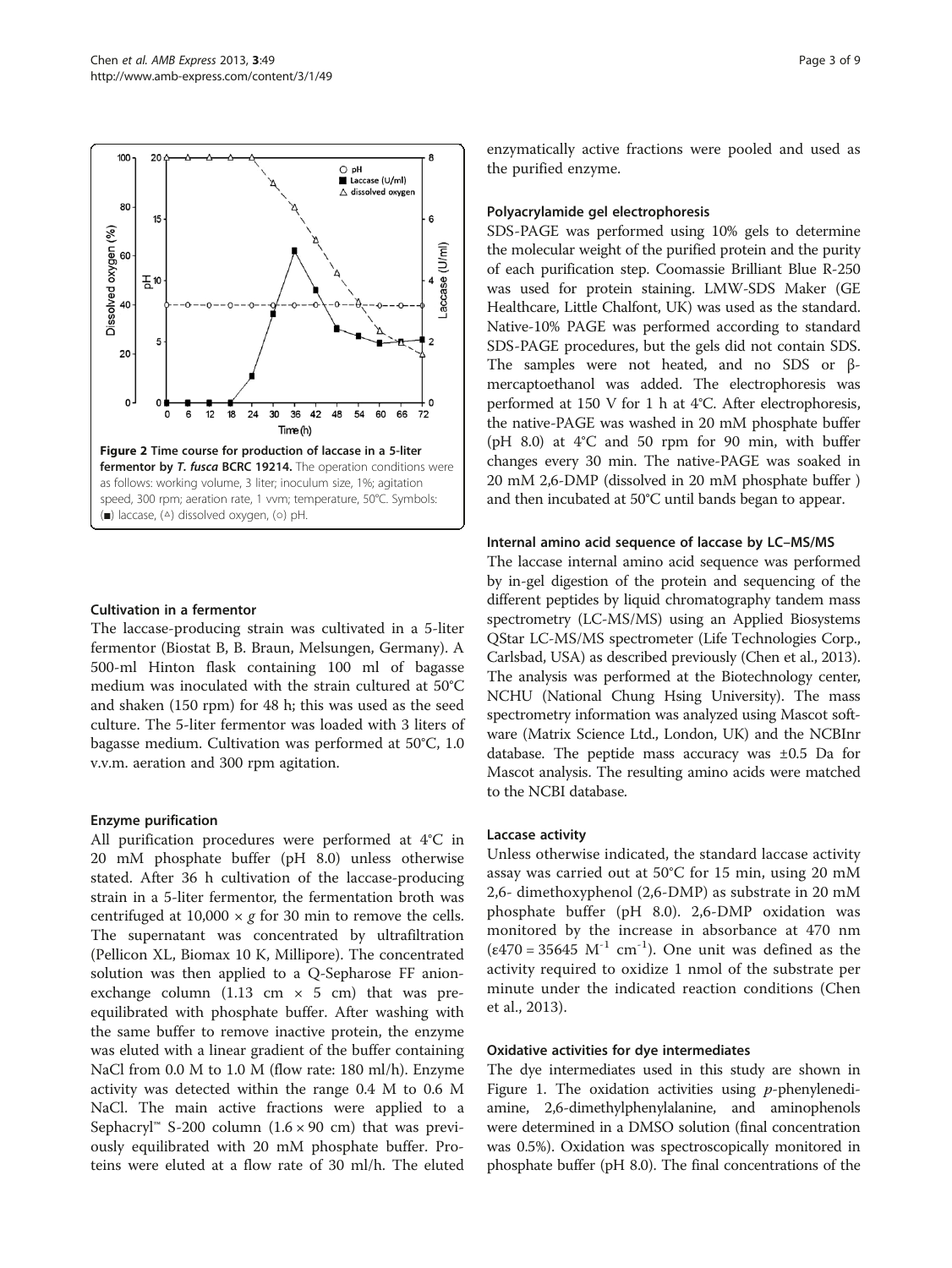Statistical analysis All analytic measurements were performed at least 3 times. The data are expressed as the mean ± SD.

monitored at 470 nm.

# Production of the laccase in fermentor

Bagasse, corncob and pine sawdust were used as carbon sources to produce the laccase from T. fusca BCRC 19214. The highest extracellular laccase activity was observed when T. fusca BCRC 19214 was grown in a mineral medium containing bagasse as the carbon source.

|  |  |  |  |  |  |  | Table 1 Summary of the purification of laccase from T. fusca BCRC 19214 |
|--|--|--|--|--|--|--|-------------------------------------------------------------------------|
|--|--|--|--|--|--|--|-------------------------------------------------------------------------|

| Step                   | Volume (mL) | Total protein (mg) | Total activity (U) | Specific activity (U/mg) | <b>Purification (fold)</b> | Yield $(%)$ |
|------------------------|-------------|--------------------|--------------------|--------------------------|----------------------------|-------------|
| Crude culture filtrate | 760.00      | 2.31               | 49.04              | 3.98                     | .00                        | 100.00      |
| <b>Ultrafiltration</b> | 20.00       | 7.94               | 39.09              | 11.27                    | 2.83                       | 79.71       |
| Q-Sepharose FF         | 16.00       | 2.36               | 30.75              | 13.05                    | 3.28                       | 62.71       |
| Sephacryl™ S-200       | 6.00        | 0.20               | 3.68               | 18.50                    | 4.64                       | 7.49        |

<span id="page-3-0"></span>Chen et al. AMB Express 2013, 3:49 Page 4 of 9 http://www.amb-express.com/content/3/1/49

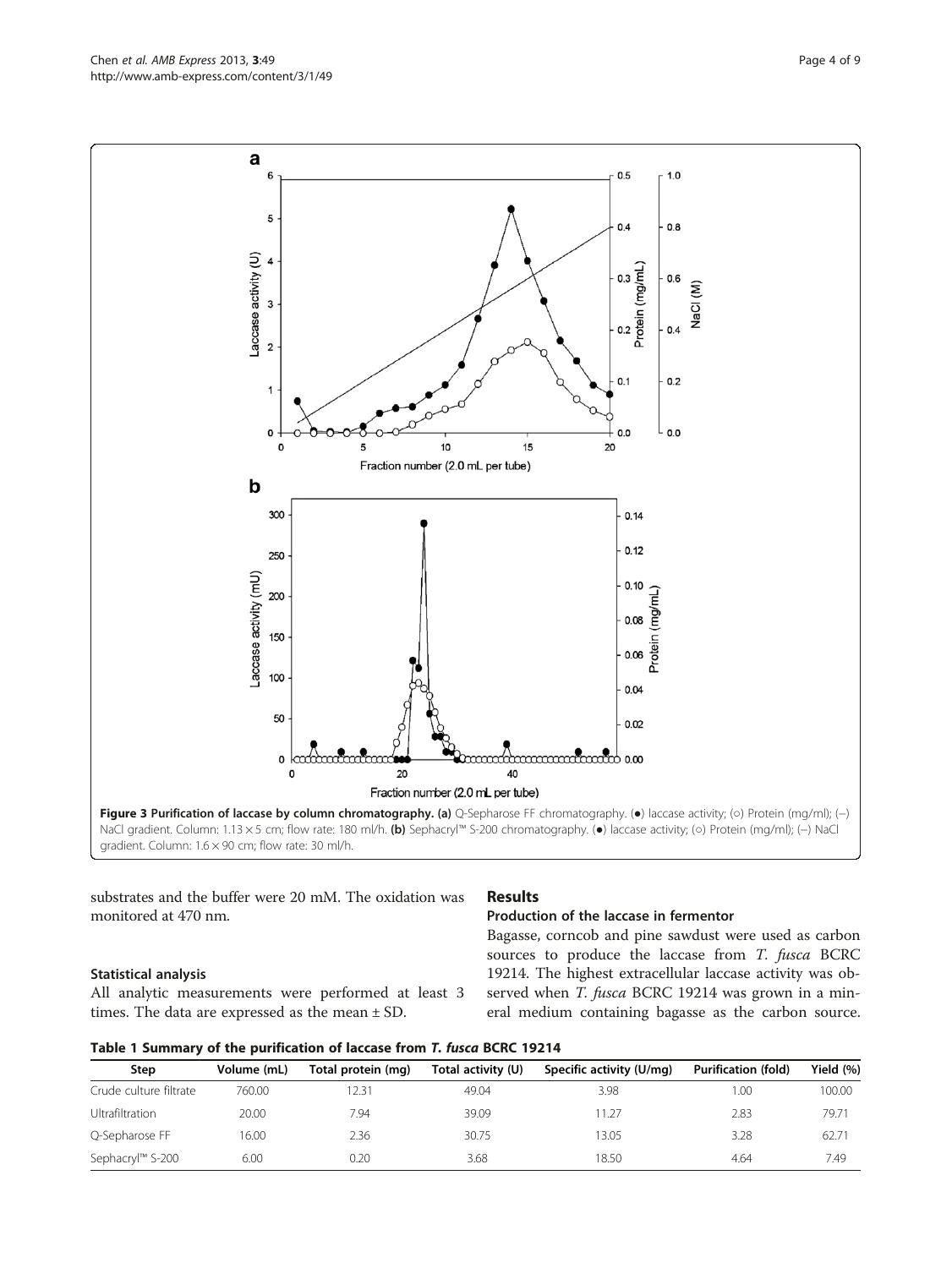

Next, the culture conditions for the production of laccase were investigated in a 5-liter fermentor. Typical enzyme levels produced by *T. fusca* BCRC 19214 in a 5liter fermentor are shown in Figure [2](#page-2-0). The rapid consumption of oxygen paralleled an increase in laccase activity during the growth phase of the culture. The appearance of laccase activity in the culture broth became significant after 24 h of cultivation. Maximum laccase activity was approximately 4.96 U/ml in the culture broth after 36 h of cultivation, and the laccase activity decreased after further cultivation time.

# Purification of laccase from T. fusca BCRC19214

The purification of laccase was performed as described in the [Materials and Methods](#page-1-0) section. Gel-filtration chromatography of Q-Sepharose FF is shown in Figure [3](#page-3-0)a. The major esterase activity fraction was eluted and applied to a DEAE-Sepharose CL-6B column (Figure [3b](#page-3-0)). The enzymatically active fractions were eluted, pooled and used as the purified enzyme. The results of the total purification are summarized in Table [1](#page-3-0). The purified enzyme obtained exhibited 7.49% of the total initial activity and there was a 4.64-fold increase in its specific activity compared with the crude culture filtrate.

### Properties of laccase from T. fusca BCRC19214

As shown in Figure 4, the purified enzyme showed an apparent single protein band on SDS-PAGE (10% gel). The subunit of the single protein band was estimated to be 24.7 kDa from its mobility relative to those of standard proteins on SDS-PAGE. The molecular mass of the purified enzyme was estimated to be 73.3 kDa by Sephacryl™ S-200 gel filtration, indicating that the purified enzyme is a trimer.

Activity assays were performed using 2,6-DMP as substrate to identify the pH and temperature properties. The optimal pH and temperature of the purified enzyme were 8.0 and 60°C, respectively (Figure [5](#page-5-0)). The purified enzyme was stable over a pH range of 5.0-10.0 at 4°C for 24 h. Approximately 95% of the original activity remained after treatment at 50°C for 3 h. Approximately 75% of the original activity remained at pH 10.0 for 24 h.

Among the various metal salts and chemical reagents tested, it was found that the purified enzyme activity was partially inhibited by 1 mM  $Hg^{2+}$  (Table [2](#page-6-0)). The presence of β-mercaptoethanol and EDTA significantly reduced the enzyme activity. The enzyme activity partially inhibited by sodium dodecyl sulfate (SDS) and sodium azide (Table [3](#page-6-0)). The effects of organic solvent on the activity of purified laccase were given in Table [4.](#page-6-0) With 20% water miscible solvent like methanol, ethanol, isopropanol, aceton, and dimethyl sufoxide (DMSO) in the reaction system, the activity dropped to 20-74%. Acetonitrile and dimethylformamide (DMF) increased the activities to 110-118%.

Internal amino acid sequence of the laccase by LC–MS/MS The internal sequences of the purified laccase were determined by digestion with trypsin and sequence analysis using LC–MS/MS. Three sequences (GANDALEQLA EAR, AHFSAAATGIQGSGWAILAWDILGQR, and AF WNVVNWADVAK) were detected. Comparisons were then made to all protein sequence in the NCBI database. The results of a BLAST search indicated that the internal sequences had high homology with a superoxide dismutase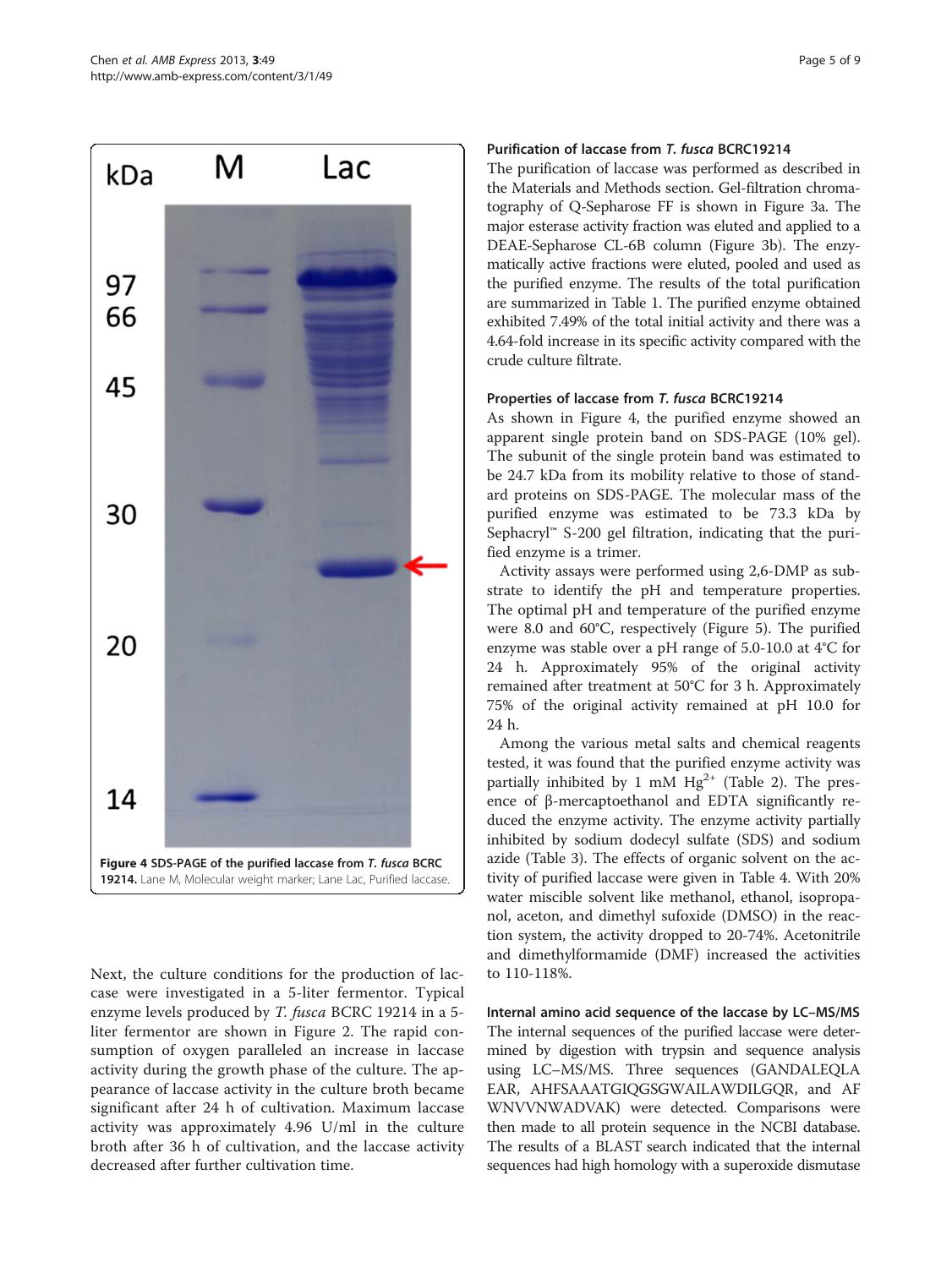<span id="page-5-0"></span>

(SOD) proteins product from T. fusca YX (Accession number 289018.1). We named the protein as Tfu-lac.

### Dye oxidation properties

As shown in Table [5,](#page-6-0) the laccase showed oxidation activity for 5 dye intermediates, including  $p$ -phenylenediamine, 2,6-dimezthylphenylalanine, o-aminophenol, p-aminophenol and m-aminophenol at pH 8.0. The chromogenic reactions of laccase for the dye oxidation widely used in hair color are shown in Figure [6.](#page-7-0) The laccase exhibited the higher activities toward 2,6-dimethylphenylalanine and p-aminophenol. In contrast, the oxidation effect of laccase was less for *m*-aminophenol.

# **Discussion**

Thermophilic actinomycetes are of particular interest because they produce a variety of thermostable enzymes that are involved in the degradation process (Tuncer and Ball, [2002](#page-8-0); Yang and Liu, [2004](#page-8-0); Yang et al., [2007](#page-8-0); Yang and Liu, [2008](#page-8-0); Yang et al., [2010;](#page-8-0) Huang et al. [2010](#page-8-0); Huang et al., [2011](#page-8-0)). T. fusca seems to be unique among thermophilic actinomycetes in having a laccase.

Some laccases had been isolated from microorganisms and the properties were summarized in Table [6.](#page-7-0) Compared with other laccases, the optimum temperature and optimum pH varied from 40°C to 85°C and 3.0 to 9.0, respectively. The laccases from Bacillus subtilis and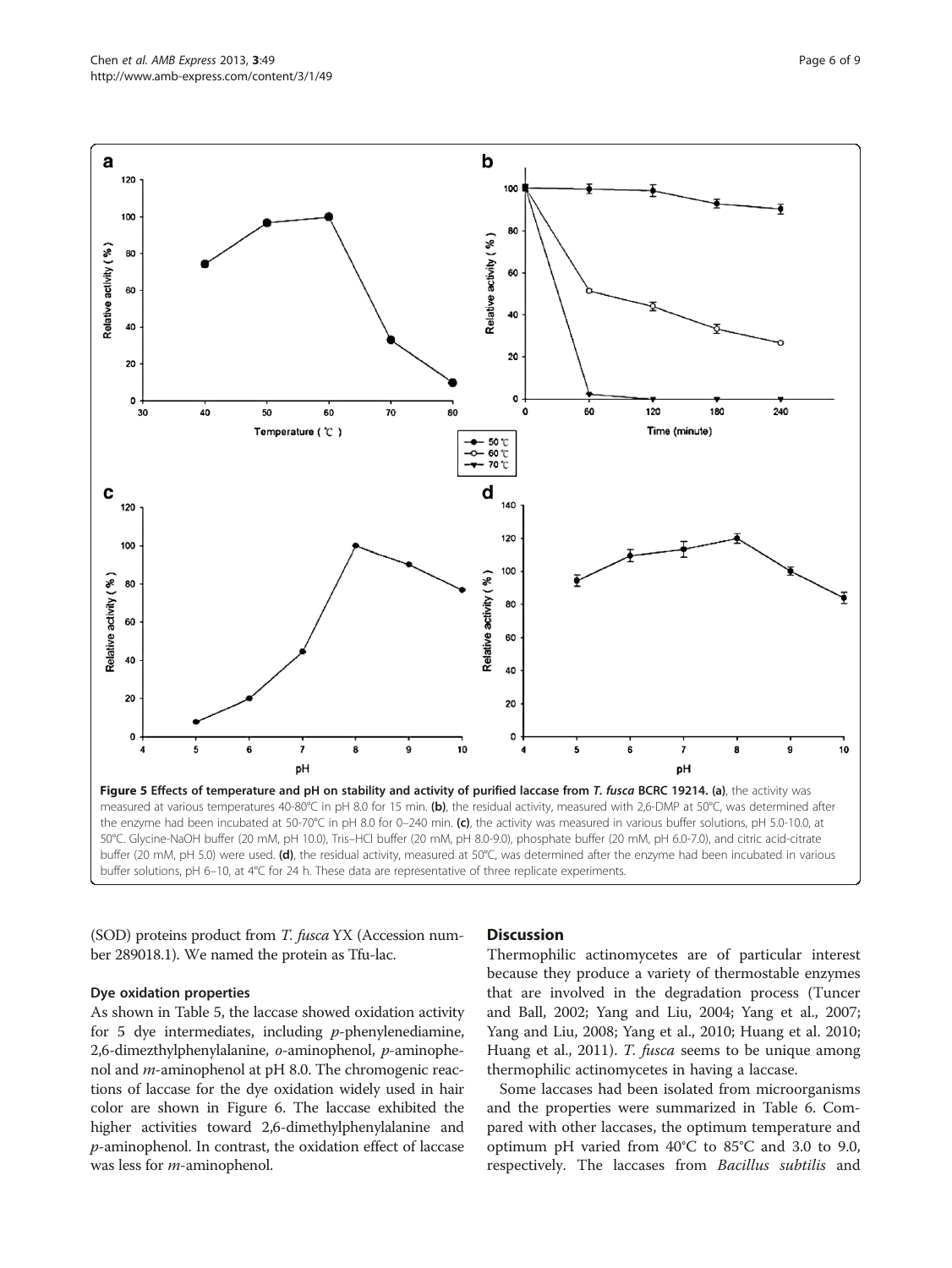<span id="page-6-0"></span>Table 2 Effect of metal salts on the activity of laccase from T. fusca BCRC 19214

| Metal salt (1 mM) | Relative activity* (%) |
|-------------------|------------------------|
| None              | 100                    |
| ZnCl <sub>2</sub> | $97 + 4$               |
| HqCl <sub>2</sub> | $86 \pm 6$             |
| CaCl <sub>2</sub> | $102 \pm 2$            |
| FeCl <sub>2</sub> | $97 + 4$               |
| MnCl <sub>2</sub> | $96 \pm 3$             |
| MqCl <sub>2</sub> | $98 \pm 4$             |
| NaCl              | $98 \pm 6$             |
| KCI               | $98 \pm 3$             |
| CoSO <sub>4</sub> | $97 + 4$               |
| CuSO <sub>4</sub> | $102 \pm 5$            |

he relative activity was measured at 50°C for 15 min, using 20 mM 4- dimethoxybenzylalcohol (veratryl alcohol) as the substrate in 20 mM phosphate buffer (pH 8.0).

Pseudomonas aerophilum had the highest optimal temperature. However, the optimal pH of these two enzymes retained in neutral to acidic (Martins et al., [2002](#page-8-0); Fernandes et al., [2010](#page-8-0)). The laccase from Streptomyces sviceus had the wild pH range (5.0-11.0). Approximately 50% of the original activity remained after treatment at 50°C for 226 min. (Gunne and Urlacher, [2012](#page-8-0)). The laccase purified from T. fusca BCRC 19214 had the similar wild pH range with the property from S. sviceus. The thermostability of the laccase from T. fusca BCRC 19214 was better than the laccase from S. sviceus. Therefore, the laccase purified from T. fusca BCRC 19214 was an

Table 3 Effect of inhibitors on the activity of laccase from T. fusca BCRC 19214

| <b>Inhibitor</b>  | <b>Concentration (mM)</b> | Relative activity* (%) |
|-------------------|---------------------------|------------------------|
| None              | $\overline{a}$            | 100                    |
| SDS               | 0.1                       | $94 \pm 3$             |
|                   | 1                         | $73 \pm 3$             |
|                   | 10                        | $63 \pm 6$             |
| sodium azide      | 0.1                       | $87 \pm 2$             |
|                   | 1                         | $84 \pm 4$             |
|                   | 10                        | $80 \pm 3$             |
| --mercaptoethanol | 0.1                       | $86 \pm 3$             |
|                   | 1                         | $4 \pm 2$              |
|                   | 10                        | $0 \pm 1$              |
| <b>EDTA</b>       | 0.1                       | $24 \pm 2$             |
|                   | 1                         | $23 \pm 2$             |
|                   | 10                        | 5±1                    |

\* The relative activity was measured at 50°C for 15 min, using 20 mM 2,6 dimethoxyphenol (2,6-DMP) as the substrate in 20 mM phosphate buffer (pH 8.0). SDS, Sodium dodecyl sulfate; EDTA, Ethylenediaminetetraacetic acid.

Table 4 Effect of organic solvents on the activity of laccase from T. fusca BCRC 19214

|                    | Organic compounds Concentration (%, v/v) Relative activity* (%) |             |  |  |
|--------------------|-----------------------------------------------------------------|-------------|--|--|
| None               |                                                                 | 100         |  |  |
| Methanol           | 10                                                              | $59 \pm 3$  |  |  |
|                    | 20                                                              | $34 \pm 3$  |  |  |
| Ethanol            | 10                                                              | $66 \pm 3$  |  |  |
|                    | 20                                                              | $40 \pm 4$  |  |  |
| Isopropanol        | 10                                                              | $61 \pm 2$  |  |  |
|                    | 20                                                              | $36 \pm 4$  |  |  |
| Acetone            | 10                                                              | $50 \pm 2$  |  |  |
|                    | 20                                                              | $20 \pm 1$  |  |  |
| Dimethyl sulfoxide | 10                                                              | $101 \pm 1$ |  |  |
| (DMSO)             | 20                                                              | $74 \pm 4$  |  |  |
| Acetonitrile       | 10                                                              | $160 \pm 6$ |  |  |
|                    | 20                                                              | $118 + 5$   |  |  |
| Dimethylformamide  | 10                                                              | $120 \pm 4$ |  |  |
| (DMF)              | 20                                                              | $110 \pm 5$ |  |  |

\* The relative activity was measured at 50°C for 15 min, using 20 mM 2,6 dimethoxyphenol (2,6-DMP) as the substrate in 20 mM phosphate buffer (pH 8.0).

excellent thermo-alkali-stable laccase for hair coloring and further industrial applications.

Addition of 10 mM SDS lead to a reduction of laccase activity to 63%. Addition of 10 mM sodium azide, a well-known laccase inhibitor, led to a decrease of activity by 20%, whereas many laccases are completely inhibited by concentrations in the micromolar range (Gunne and Urlacher, [2012\)](#page-8-0). The relative stability of the laccase from T. fusca BCRC 19214 with chemicals allows use of the enzyme in a wide variety of reaction compositions.

The laccse activity was reduced by metal ions of Hg. It was similar with the results from Strpeomyces psammoticus (Niladevi et al., [2008\)](#page-8-0), Trametes hirsute (Couto and Herrera, [2006\)](#page-8-0), and Paraconiothyrium variabile (Forootanfar et al., [2011](#page-8-0)). The role of copper in the enhancement of laccase activity has been well

Table 5 Oxidation activities of laccase from T. fusca BCRC 19214 for dye intermediates

| Substrate                 |       | Relative activity (%) |            |                  |  |  |  |  |
|---------------------------|-------|-----------------------|------------|------------------|--|--|--|--|
|                           | Tfu   | Flac1*                | <b>BOD</b> | RvL <sup>*</sup> |  |  |  |  |
| $p$ -phenylenediamine     | 47.3  | 800.0                 | 29.4       | 47.4             |  |  |  |  |
| o-aminophenol             | 71.6  | 2,900.0               | 547.0      | 274.7            |  |  |  |  |
| 2,6-dimethylphenylalanine | 100.0 | 100.0                 | 100.0      | 100.0            |  |  |  |  |
| p-aminophenol             | 96.0  | 100.0                 | 11 7       | 9.0              |  |  |  |  |
| m-aminophenol             | 0.4   |                       |            |                  |  |  |  |  |

\*Data from Saito et al., [2012.](#page-8-0)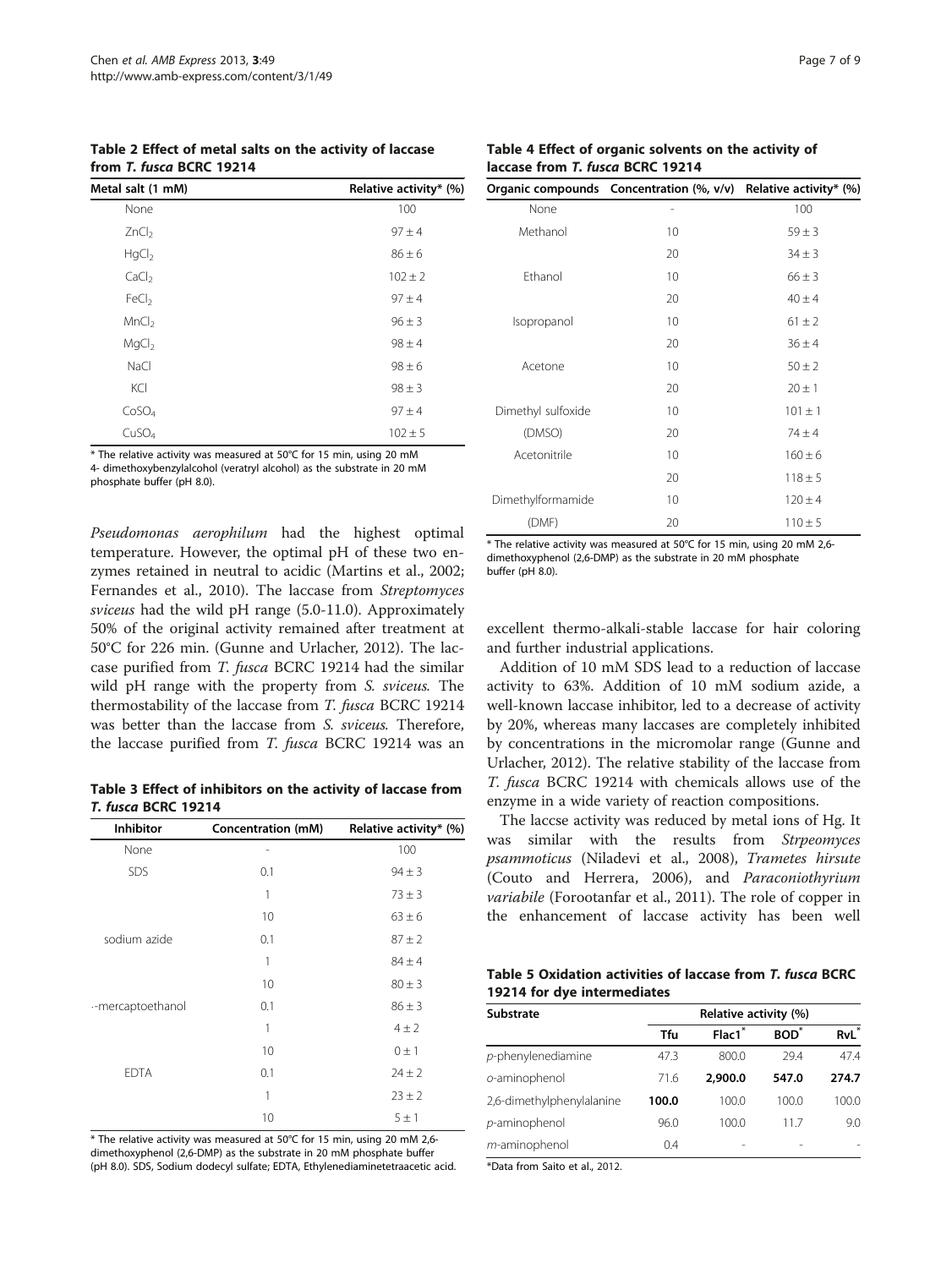demonstrated in both fungi and bacteria (Givaudan et al., [1993](#page-8-0)). Similar result has been reported from Streptomyces cyaneus (Arias et al., [2003\)](#page-8-0). However, the present result on the effect of Cu on the purified laccase was no enhancement effects.

Figure 6 The result of the chromogenic reaction of laccase from T. fusca BCRC 19214 for the dye intermediates used in hair color. Lane 1, control experiments were carried out without laccase; Lane 2, (a) PPD, p-phenylenediamine, (b) OAP, o-aminophenol, (c) DMP, 2,6-dimethylphenylalanine, (d) PAP,

 $p$ -aminophenol, and (e) MAP  $m$ -aminophenol.

With 20% water miscible solvent like acetonitrile and DMF in the reaction system, the laccase increased the activities to 110-118%. They were suggested to weaken the hydrophobic interaction and increased the stability of laccase in aqueous solutions (Kovrigin and Potekhin, [2000](#page-8-0)). With 40% solvent like DMSO, methanol, 2 propanol, acetonitrile, and aceton, the laccase activity from Streptomyces sviceus dropped to 20-40% (Gunne and Urlacher, [2012\)](#page-8-0). The effects of organic solvent on tha activity of purified laccase from T. fusca BCRC 19214 were similar with the results from S. sviceus.

This enzyme differed from the sequence of the laccase-like 24.7-kDa copper-containing oxidase Tfu1114 (Genebank number AAZ55152.1) secreted from T. fusca (Chen et al., [2013\)](#page-8-0). The results of a BLAST search also indicated that the deduced amino acid sequence of the Tfu-lac protein had higher homologies with five superoxide dismutase (SOD) proteins (YP\_007685998.1, YP\_062104.1, YP\_006642575.1, YP\_003678569.1, YP\_001625417.1).

Saito et al. investigated the oxidation activities of laccase Flac1 from Flammulina velutipes (Saito et al., [2012](#page-8-0)), bilirubin oxidase (BOD) from Myrothecium verrucaria (Guo et al., [1991\)](#page-8-0), and laccase (RvL) from Rhus vernicifera (Sulistyaningdyah et al., [2004\)](#page-8-0). All of these enzymes showed the highest activity toward oaminophenol, which differ from the laccase in this study. The laccase from T. fusca displayed better activity toward 2,6-dimethylphenylalanine and  $p$ -aminophenol. This property could be used for developing new dye colors from the intermediates oxidation process.

|  |  |  |  |  |  |  |  |  | Table 6 Biochemical properties of some purified laccase |  |
|--|--|--|--|--|--|--|--|--|---------------------------------------------------------|--|
|--|--|--|--|--|--|--|--|--|---------------------------------------------------------|--|

| Source                          | Optimum<br>temperature | Optimum<br>pH | <b>MW</b><br>(kDa) | Reference                   |
|---------------------------------|------------------------|---------------|--------------------|-----------------------------|
| <b>Trametes</b><br>versicolor   | 40                     | $4.0 - 5.0$   | 66                 | Minussi et al.,<br>2007     |
| Ganoderma<br>lucidum            | 60                     | 3             | 68                 | Ding et al.,<br>2012        |
| Botrytis cinerea                | 60                     | 3.5           | 74                 | Slomczynski<br>et al., 1995 |
| Chaetomium<br>thermophile       | 60                     | 6             | 77                 | Chefetz et al.,<br>1998     |
| Cladosporium<br>cladosporioides | 50                     | 3.5           | 75.17              | Vijaykumar<br>et al., 2011  |
| Schyzophylum<br>commune         | 40                     | 6             | 63                 | Irshad et al.,<br>2011      |
| Pycnoporus<br>cinnabarinus      | $\overline{a}$         | 4             | 81                 | Eggert et al.,<br>1996      |
| Flammulina<br>velutipes         |                        | 5             | 28                 | Saito et al.,<br>2012       |
| Bacillus subtilis               | 85                     | 4.2           | 65                 | Martins et al.,<br>2002     |
| Pseudomonas<br>aerophilum       | 85                     | 3             | 49.6               | Fernandes<br>et al., 2010   |
| Streptomyces<br>sviceus         | i,                     | 9             | 32.5               | Gunne and<br>Urlacher 2012  |
| Streptomyces<br>psammoticus     | 45                     | 8.5           | 43                 | Niladevi et al.,<br>2008    |
| Paraconiothyrium<br>variabile   | 50                     | 4.8           | 84                 | Forootanfar<br>et al., 2011 |

<span id="page-7-0"></span>1 2

a

b

C

d

e

**PPD** 

**OAP** 

**DMP** 

**PAP** 

**MAP**